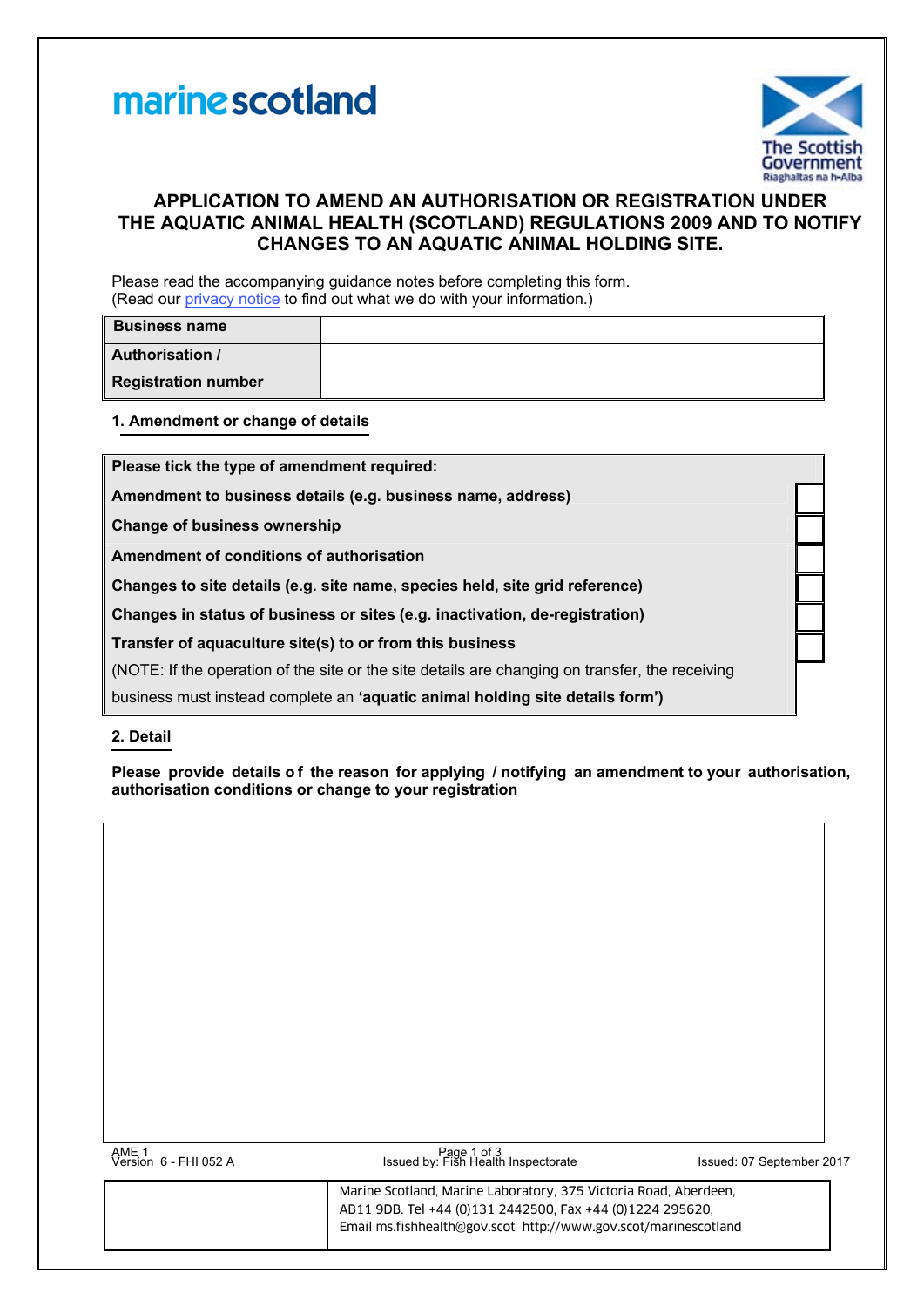## **3. Business transfers and change to business status:**

#### **For business transfers:**

| <b>New business name</b>   |    |            |             |                  |    |              |  |
|----------------------------|----|------------|-------------|------------------|----|--------------|--|
| <b>Authorisation /</b>     |    |            |             |                  |    |              |  |
| <b>Registration number</b> |    |            |             |                  |    |              |  |
| <b>Contact title</b>       | Mr | <b>Mrs</b> | <b>Miss</b> | <b>Ms</b>        | Dr | <b>Other</b> |  |
| Contact name(s) (in full)  |    |            |             |                  |    |              |  |
| <b>Contact position</b>    |    |            |             |                  |    |              |  |
| <b>Address</b>             |    |            |             |                  |    |              |  |
|                            |    |            |             |                  |    |              |  |
|                            |    |            |             | <b>Postcode</b>  |    |              |  |
| <b>Telephone No</b>        |    |            |             | Fax no           |    |              |  |
| <b>Other tel No</b>        |    |            |             | <b>Mobile No</b> |    |              |  |
| e-mail                     |    |            |             |                  |    |              |  |

**For a change in business status:** 

| Date of business status change                                                           |     |                     |                      |  |  |
|------------------------------------------------------------------------------------------|-----|---------------------|----------------------|--|--|
| Business status to change to $(v')$ ACTIVE                                               |     | <b>DEREGISTERED</b> | <b>NON-PRODUCING</b> |  |  |
| Are any of the sites belonging to the business to be transferred to<br>another business? | Yes | ll No               |                      |  |  |

**4. Site transfers and change to site status:** 

**For site transfers:** 

| Site name(s) to be transferred                          | Site number(s) |  |
|---------------------------------------------------------|----------------|--|
|                                                         |                |  |
|                                                         |                |  |
|                                                         |                |  |
|                                                         |                |  |
|                                                         |                |  |
|                                                         |                |  |
|                                                         |                |  |
| Name of business that sites will<br>be transferred from |                |  |
| <b>Authorisation / Registration</b><br>number           |                |  |
| Name of business that sites will<br>be transferred to   |                |  |
| <b>Authorisation / Registration</b><br>number           |                |  |

| AME 1<br>Version 6 - FHI 052 A | Page 2 of 3<br>Issued by: Fish Health Inspectorate                                                                                                                                               | Issued: 07 September 2017 |
|--------------------------------|--------------------------------------------------------------------------------------------------------------------------------------------------------------------------------------------------|---------------------------|
|                                | Marine Scotland, Marine Laboratory, 375 Victoria Road, Aberdeen,<br>AB11 9DB. Tel +44 (0)131 2442500, Fax +44 (0)1224 295620,<br>Email ms.fishhealth@gov.scot http://www.gov.scot/marinescotland |                           |